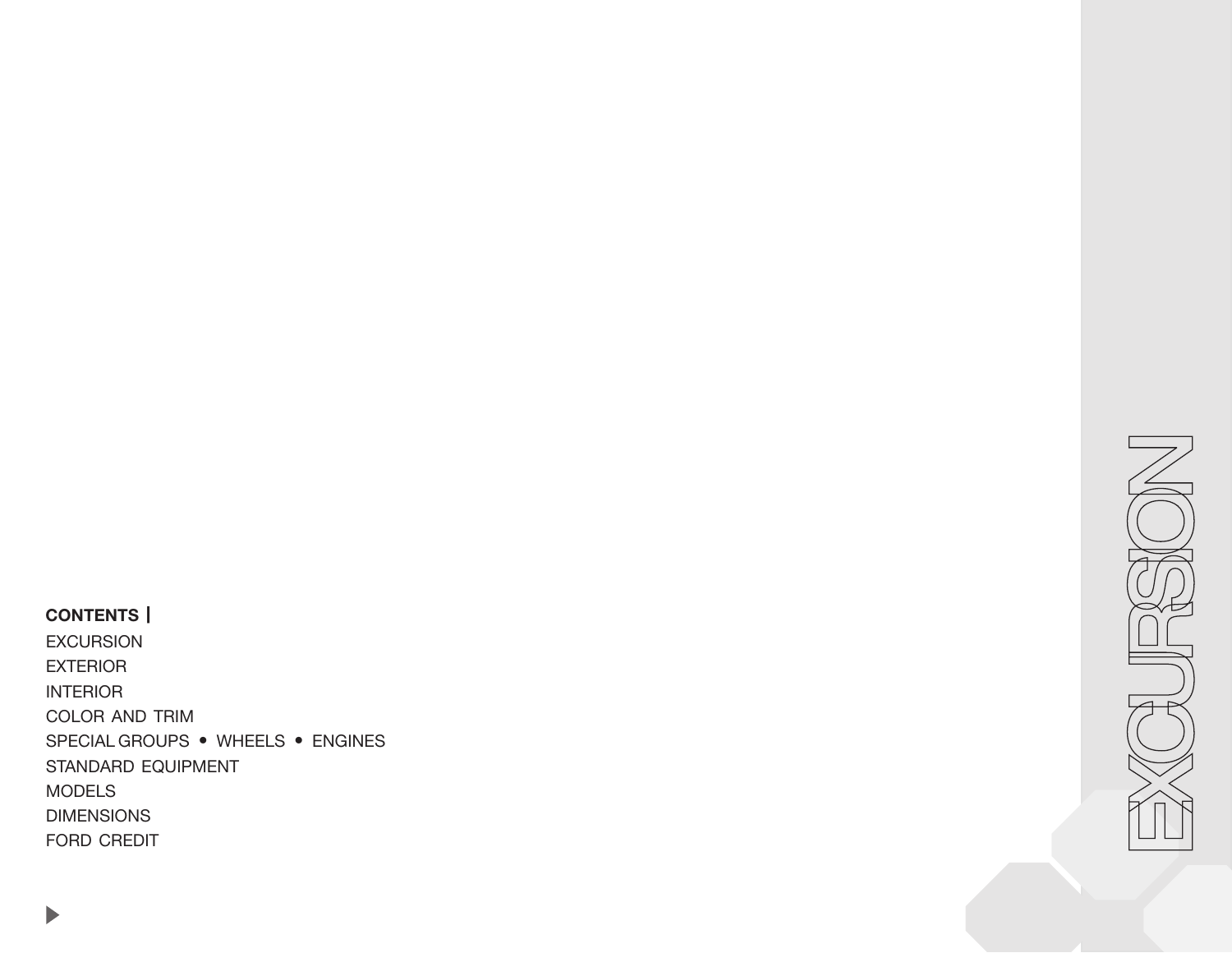<span id="page-1-0"></span>Ford Excursion is what the other SUVs want to be when they grow up. It's about having it all in a sport utility. And not coincidentally, being able to get it all into a sport utility. And being able to tow it all behind a sport utility. Its torque and interior space top its class. Four seating configurations seat up to nine passengers. Cargo space ranges from a generous 48 cubic feet to an astounding 146.4, depending on seating use. The available 6.8L Triton™ V10 engine generates 425 lb.-ft. of trailer-pulling torque low in the power curve, which helps Excursion net out to 5  $\frac{1}{2}$  tons of towing power (properly equipped). And as a certified Low Emissions Vehicle, it's not trading off environmental soundness either. There's an adjective for all this: Ultimate. And a new definition: Ford Excursion.



EXCURSION LIMITED ULTIMATE WITH OPTIONAL LIMITED PREMIER GROUP IN ASPEN GREEN METALLIC CLEARCOAT. CLEARCOAT. EXCURSION LIMITED ULTIMATE WITH OPTIONAL LIMITED PREMIER GROUP IN ASPEN GREEN METALLIC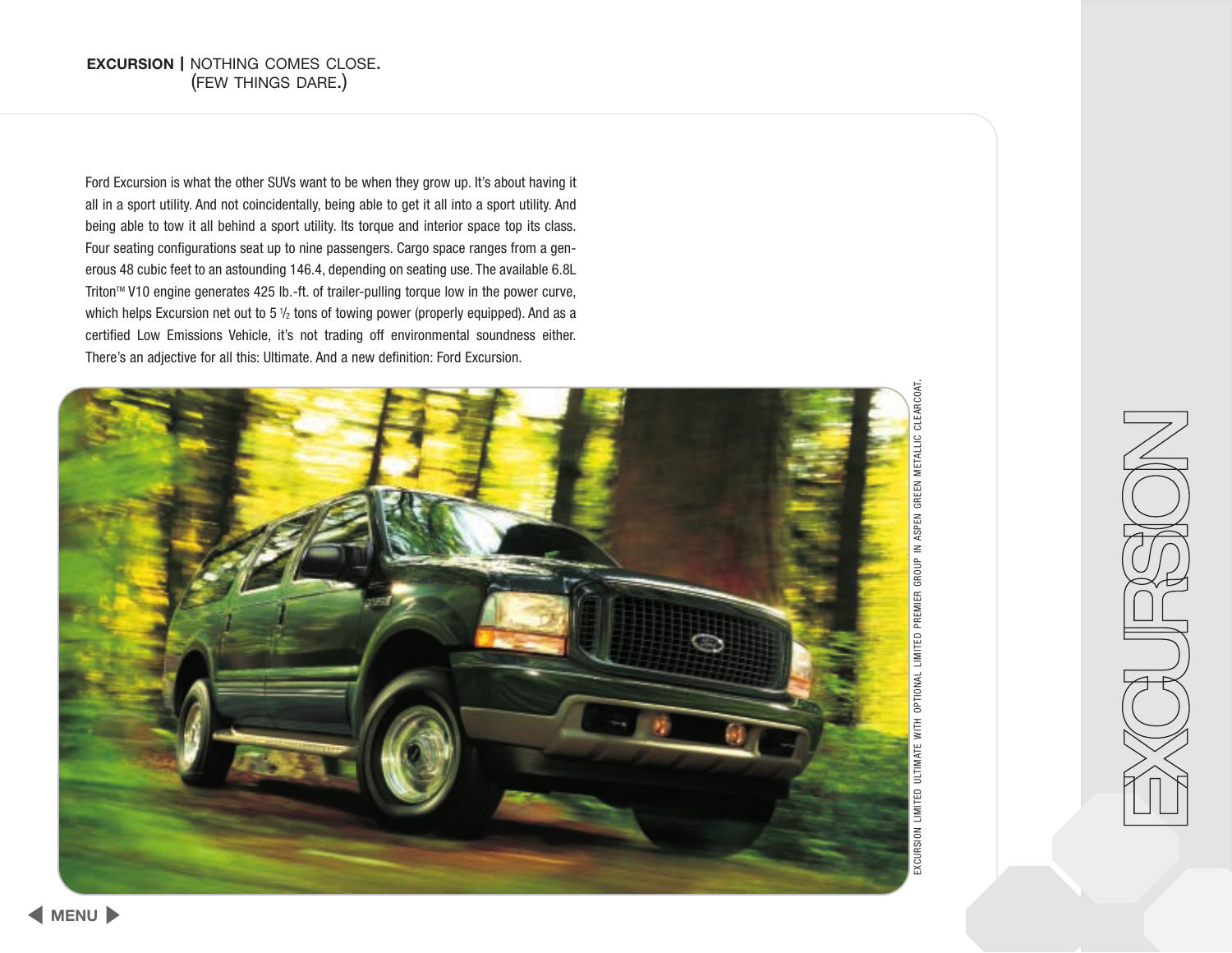<span id="page-2-0"></span>





### **EXTERIOR |**

**A: REAR VIEW |** YOUR FULL -ACCESS PASS: EXCURSION'S UNIQUE TRI-PANEL DOOR™ SYSTEM GIVES YOU MAXIMUM LOADING EASE . THE LOWER SPLIT-GATE DOORS SWING OPEN, AND THE UPPER HATCH DOOR SWINGS UP TO OPEN THE WHOLE CARGO BAY WIDE . AND THERE 'S NO CENTER PILLAR TO BLOCK THE REAR VIEW .

**B: CUT THE FOG |** WHEN CLOUDS COME DOWN , FOG LAMPS HELP YOU FIND YOUR WAY THROUGH . STANDARD ON LIMITED AND LIMITED ULTIMATE .

**C: TONS OF TOW |** A CLASS IV LOAD - EQUALIZING TRAILER -HITCH RECEIVER IS STANDARD EQUIPMENT ON ALL EXCURSIONS . PROPERLY EQUIPPED , EXCURSION CAN TOW UP TO 11,000 POUNDS .

**D: BACK BEEP |** THE REVERSE SENSING SYSTEM ALERTS YOU TO CERTAIN OBJECTS BEHIND THE VEHICLE WITH A SERIES OF BEEPS TO HELP YOU GAUGE YOUR DISTANCE . STANDARD ON LIMITED AND LIMITED ULTIMATE, OPTIONAL ON XLT PREMIUM .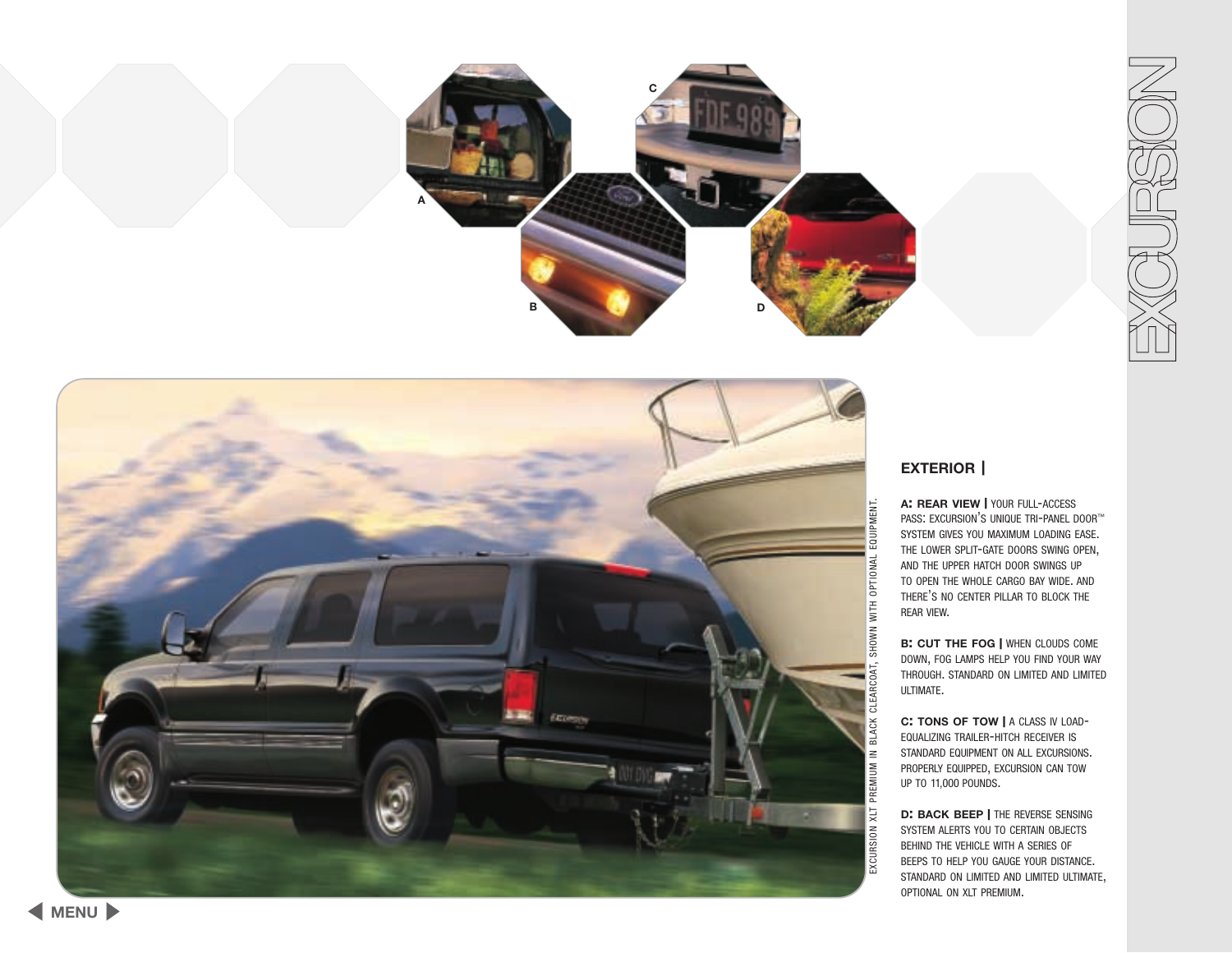



**EXTERIOR |**

**A: DAY LIGHT |** JEWEL -LIKE CRYSTALLINE HEADLAMPS ARE PART OF EXCURSION 'S CLEAN LOOK . THE AUTO HEADLAMP FEATURE , STANDARD ON XLT PREMIUM, LIMITED AND LIMITED ULTIMATE, TURNS THEM ON OR OFF AUTOMATICALLY DEPENDING ON AMBIENT LIGHT CONDITIONS .

**B: BREATHE EASY | GET THAT TURN-**OF-THE-SEASONS, RELAXING-SUNDAY-DRIVE, OPEN-WINDOW, FLOW-THROUGH-VENTILATION FEELING GOING WITH THE POWER-OPERATED REAR VENT WINDOWS . BREATHE IN , BREATHE OUT . STANDARD ON XLT PREMIUM , LIMITED AND LIMITED ULTIMATE .

**C: HIGHLIGHTS |** HERE 'S SOMETHING YOU DON 'T SEE MUCH OF ANYMORE – BRILLIANT CHROME . THESE ACCENTS ARE A GREAT ELE - MENT , ANNOUNCING YOUR ARRIVAL IN STYLE . STANDARD ON LIMITED AND LIMITED ULTIMATE. THE OPTIONAL LIMITED PREMIER GROUP MONO-CHROMATIC EXTERIOR IS SHOWN .

**[MENU](#page-0-0)**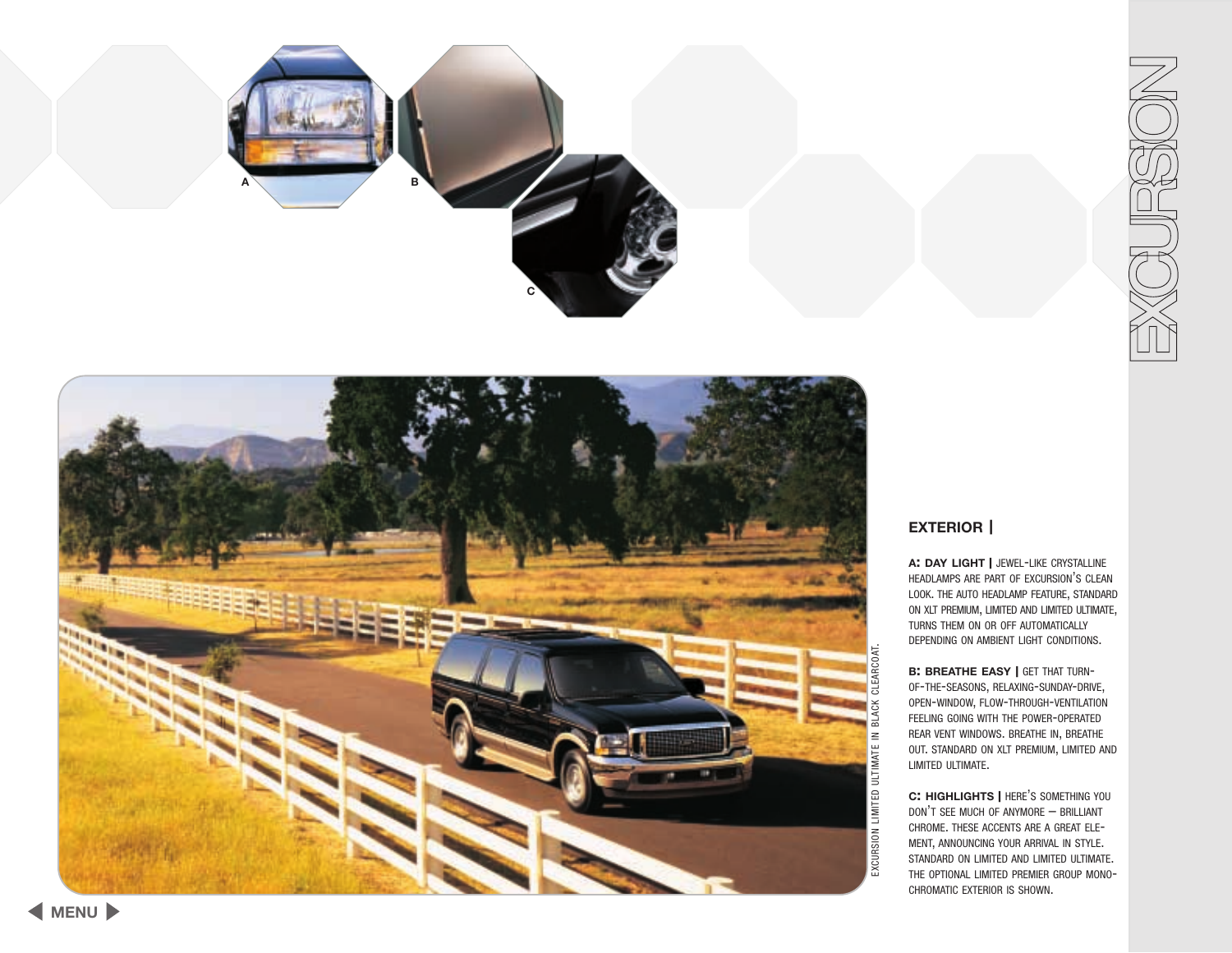<span id="page-4-0"></span>Ultimate comfort, flexibility and luxury. Excursion offers more room than any vehicle in its class, and with folding and removable seats, you get a multitude of ways to configure it. In the front, dual power captain's chairs put you in command (standard in XLT Premium and Limited models). The 2nd row includes a standard 60/40 bench with dual recliners or optional captain's chairs in the new Limited Ultimate. A 3rd-row bench provides room for three, and it folds flat or removes to create more storage space.Touches of luxury surround you – redundant AC and audio steering wheel controls, power heated seats with two memory settings for the driver's seat, power adjustable pedals with memory settings for two drivers, electronic automatic temperature control, reversible cargo mat, and a Homelink® universal garage door opener are all standard equipment on the Limited Ultimate.



EXCURSION LIMITED ULTIMATE WITH MEDIUM PARCHMENT LEATHER SEATING SURFACES AND OPTIONAL 2ND-ROW CAPTAIN'S CHAIRS.



EXCURSION LIMITED ULTIMATE WITH OPTIONAL LIMITED PREMIER GROUP, INCLUDING TWO-TONE LEATHER SEATING SURFACES AND 2ND-ROW CAPTAIN'S CHAIRS.



EXCURSION LIMITED ULTIMATE WITH MEDIUM PARCHMENT LEATHER SEATING SURFACES.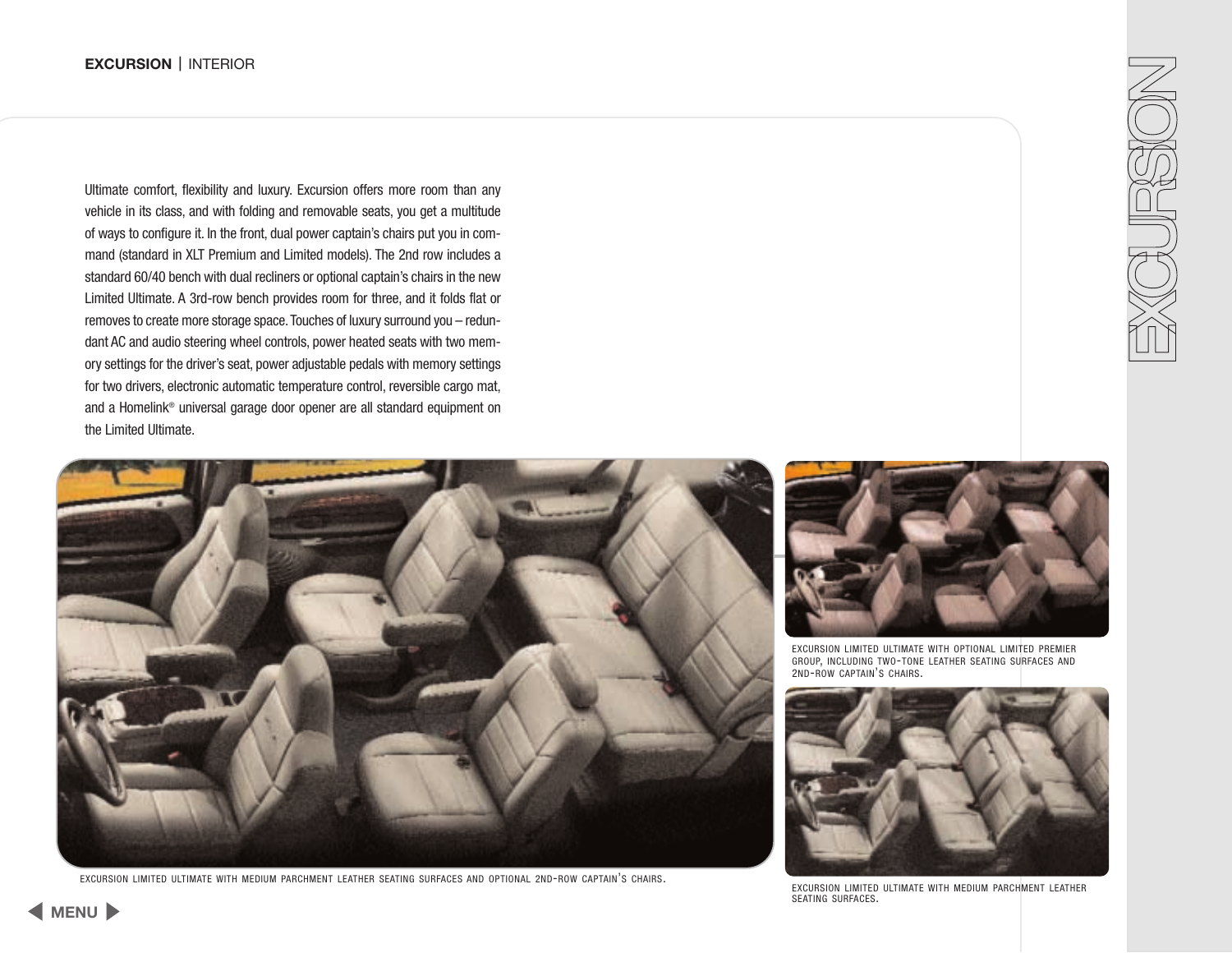



### **INTERIOR |**

**A: POWER PEDALS |** STANDARD ON EXCURSION LIMITED AND LIMITED ULTIMATE (OPTIONAL ON XLT AND XLT PREMIUM) ARE POWER ADJUSTABLE PEDALS , WITH MEMORY ON LIMITED ULTIMATE .

**B: DRIVE -IN MOVIES |** THE OPTIONAL REAR -SEAT ENTERTAINMENT SYSTEM INCLUDES A DVD PLAYER INTEGRATED WITH A FOLD - DOWN 7" LCD SCREEN AND TWO HEADPHONES . THE SYSTEM ALSO PLAYS AUDIO CD S AND AM /FM , INDEPENDENT FROM THE FRONT -SEAT SYSTEM , AND INCLUDES INPUTS FOR HOME VIDEO SYSTEMS .

**C: HIGHER POWER |** EXCURSION XLT ' S OVERHEAD CONSOLE INCLUDES OUTDOOR TEMP INDICATOR , COMPASS , AUXILIARY AC CONTROLS , BINS FOR YOUR GARAGE DOOR OPENER AND SUNGLASSES , AND MAP /READING LIGHTS . ON EXCURSION XLT PREMIUM , LIMITED AND LIMITED ULTIMATE , A TRIP COMPUTER AND REAR WINDOW POWER CONTROLS ARE STANDARD, TOO.

**D: IN CONCERT |** THE AVAILABLE PREMIUM AUDIO SYSTEM INCLUDES AN IN -DASH 6 -DISC CD PLAYER WITH 6 PREMIUM SPEAKERS .

**E: DUAL POWER SEATS |** DUAL POWER FRONT SEATS PROVIDE 6 DIRECTIONS OF MOTION (STANDARD ON XLT PREMIUM, LIMITED AND LIMITED ULTIMATE) . ON LIMITED ULTIMATE , THEY ALSO REMEMBER THE DRIVER 'S SEAT POSITION . HEATED FRONT SEATS ARE OPTIONAL ON LIMITED ; STANDARD ON LIMITED ULTIMATE .

AUTOMATIC TEMPERATURE CONTROL.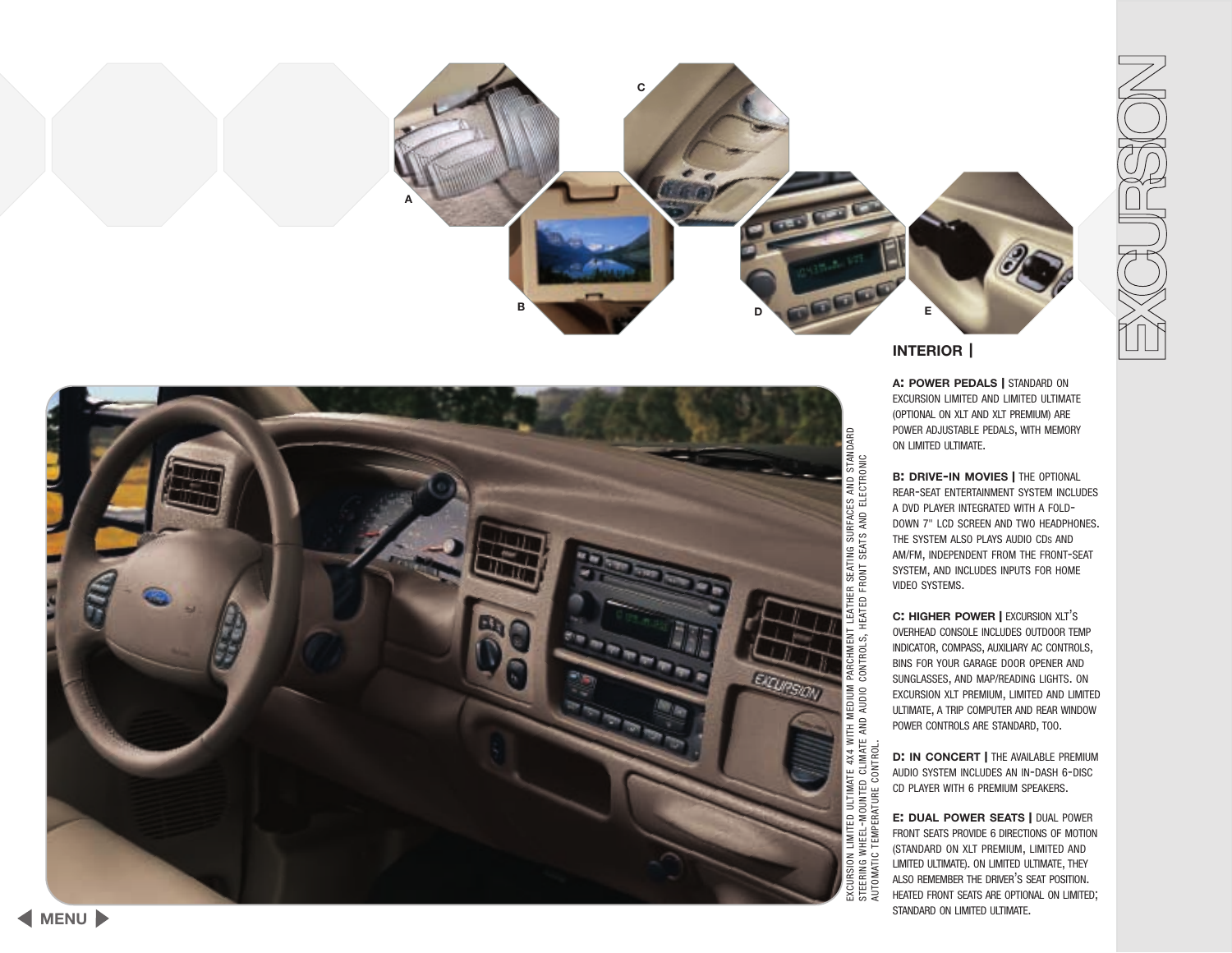<span id="page-6-0"></span>



**XLT AND XLT PREMIUM**

OXFORD WHITE SILVER BIRCH METALLIC TOREADOR RED METALLIC ESTATE GREEN METALLIC











ASPEN GREEN METALLIC



| COLOR+TRIM                                          | <b>MEDIUM</b><br><b>PARCHMENT</b> | <b>MEDIUM</b><br><b>FLINT</b> |
|-----------------------------------------------------|-----------------------------------|-------------------------------|
| <b>OXFORD WHITE</b>                                 | ∗                                 | *                             |
| SILVER BIRCH METALLIC                               |                                   | *                             |
| TOREADOR RED METALLIC                               | ∗                                 | *                             |
| ASPEN GREEN METALLIC                                | ∗                                 | *                             |
| MEDIUM WEDGEWOOD BLUE METALLIC                      |                                   | *                             |
| TRUE BLUE METALLIC                                  | ∗                                 | *                             |
| <b>BLACK</b>                                        | ∗                                 | ∗                             |
| CODD UCCO OLCADOOAT DAINT COD DEAUTY AND DDOTCOTION | <b>OOL ODD OUOUINI</b>            |                               |

FORD USES CLEARCOAT PAINT FOR BEAUTY AND PROTECTION. COLORS SHOWN<br>ARE REPRESENTATIVE ONLY. SEE YOUR DEALER FOR ACTUAL PAINT/TRIM OPTIONS.<br>VEHICLES SHOWN MAY CONTAIN OPTIONAL EQUIPMENT.

### SEATS+FABRICS **|**





CLOTH SEATS IN MEDIUM PARCHMENT OR MEDIUM FLINT. STANDARD ON XLT AND XLT PREMIUM.



**LIMITED AND LIMITED ULTIMATE**

COLOR+TRIM MEDIUM

OXFORD WHITE  $\qquad \qquad \star$ TOREADOR RED METALLIC  $\rightarrow$ ESTATE GREEN METALLIC  $\rightarrow$ ASPEN GREEN METALLIC  $\star$ TRUE BLUE METALLIC  $\rightarrow$ MINERAL GREY METALLIC  $\ast$  $\mathsf{BLACK}$   $\mathsf{\ast}$ 





PARCHMENT

FRONT CAPTAIN'S CHAIRS WITH LEATHER SEATING SURFACES IN MEDIUM PARCHMENT OR MEDIUM FLINT. OPTIONAL ON XLT PREMIUM.





FRONT CAPTAIN'S CHAIRS WITH LEATHER SEATING SURFACES IN MEDIUM PARCHMENT. STANDARD ON LIMITED AND LIMITED ULTIMATE.

**[MENU](#page-0-0)**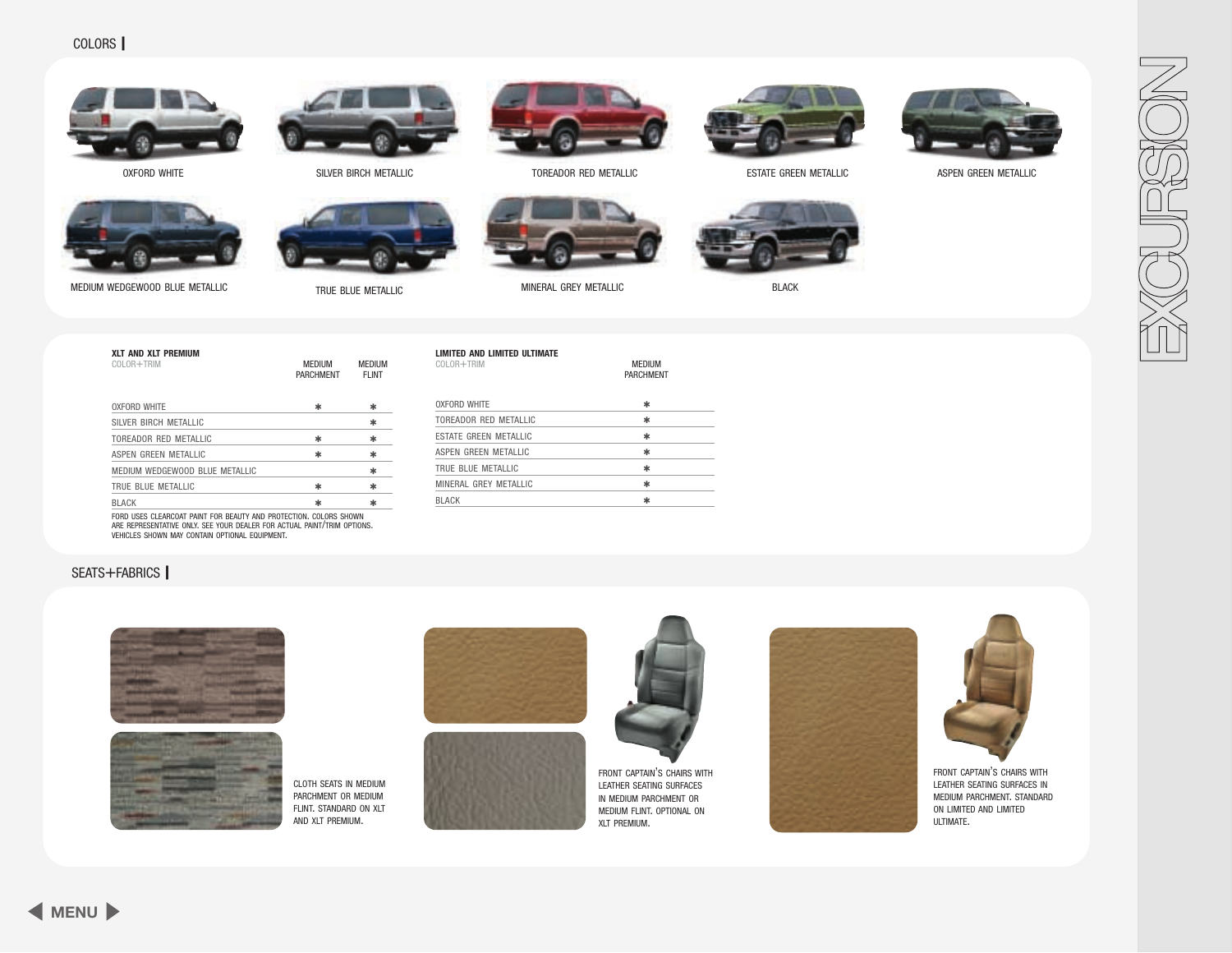<span id="page-7-0"></span>

### **LIMITED PREMIER GROUP**

MAKE THE ULTIMATE STATEMENT OF EXCURSION STYLE. NOW AVAILABLE IN THREE EXTERIOR COLORS – ASPEN GREEN, MINERAL GREY AND BLACK. THE LIMITED PREMIER GROUP, OFFERED ON LIMITED AND LIMITED ULTIMATE MODELS, INCLUDES UNIQUE TWO-TONE LEATHER SEATING SURFACES, MONOCHROMATIC PAINT WITH A BODY-COLORED GRILLE, CHROME BODYSIDE INLAYS, AND COLOR-ACCENTED ILLUMINATED RUNNING BOARDS.



**<sup>A</sup> <sup>|</sup>** 16" CHROMED-STEEL WHEEL. STANDARD ON XLT.

**<sup>B</sup> <sup>|</sup>** 16" POLISHED ALUMINUM WHEEL. STANDARD ON XLT PREMIUM.

**<sup>C</sup> <sup>|</sup>** 16" LIMITED ALUMINUM WHEEL. STANDARD ON LIMITED AND LIMITED ULTIMATE.

ENGINE POWER **|**



**CONFIDENT POWER |** THE STANDARD 5.4L SEFI TRITON™ V8 YIELDS 350 LB.-FT. OF TORQUE @ 2500 RPM AND 255 HP @ 4500 RPM.



WHEELS **|**

**TWO PERFECT 11,000'S |** TWO OPTIONAL ENGINES CAN TAKE EXCURSION UP TO 11,000 LBS. OF TOWING CAPABILITY (WHEN PROPERLY EQUIPPED): THE 7.3L POWER STROKE™ V8 TURBO DIESEL (525 LB.-FT. OF TORQUE @ 1600 RPM) AND THE 6.8L V10 (425 LB.-FT. OF TORQUE @ 3250 RPM).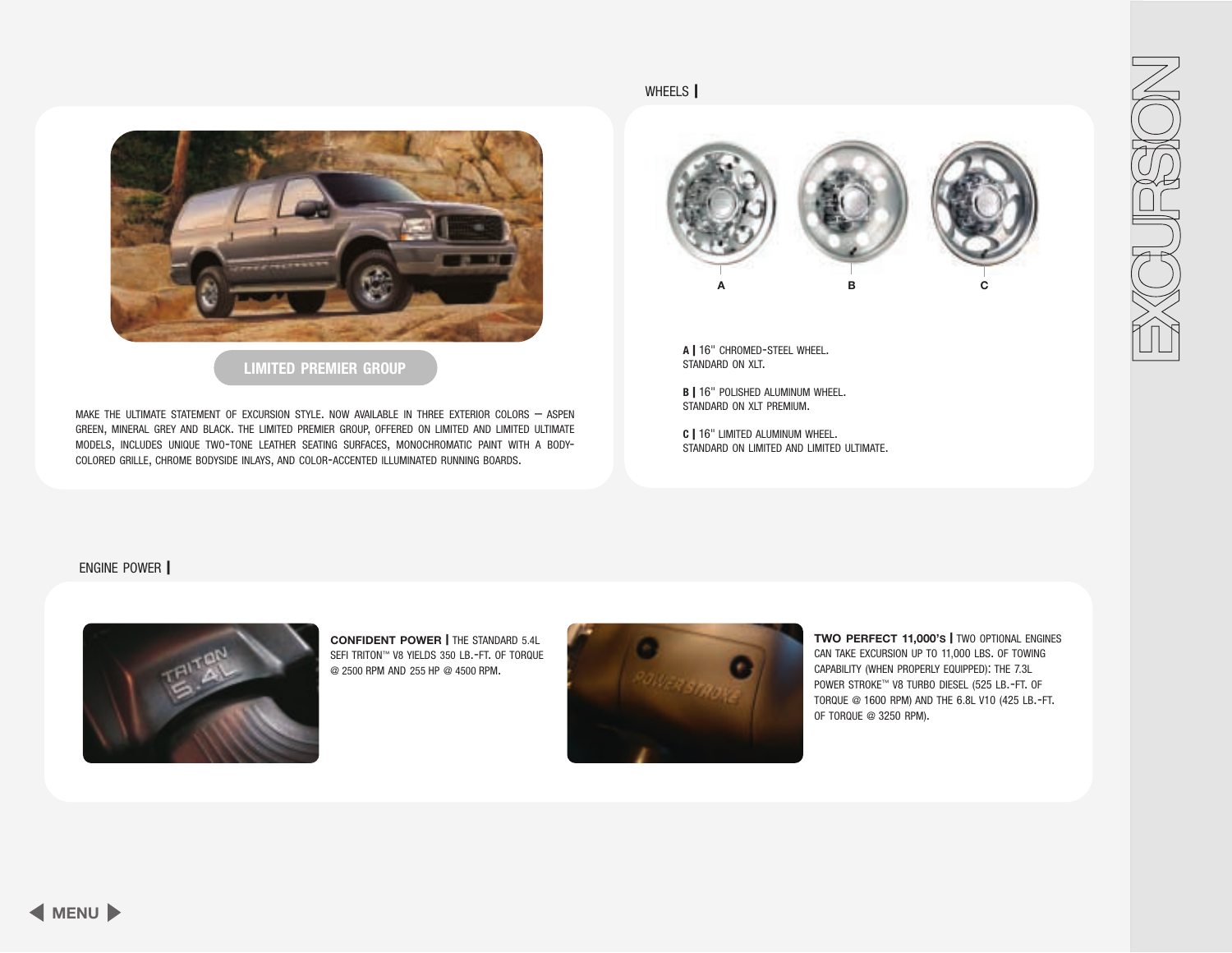#### <span id="page-8-0"></span> $^\circ$ Always wear your safety belt and secure children in the rear seat. Signal is a registered trademark of K.W. Muth Co., Inc. Following publication of the catalog, certain changes in standard equipment, options and the like, or product delays, may have occurred which would not be included in these pages. Your Ford Dealer is the best source for up product specifications at any time without incurring obligations. Features shown may be offered only in combination with other options or subject to additional ordering requirements or limitations. Competitive comparisons based on publicly available information at time of printing. **Standard Equipment on Excursion 4x2 and 4x4: Mechanical**  $\bullet$  5.4L SEFI Triton<sup> $M$ </sup> V8 Engine (4x2) • 6.8L Triton V10 Engine (4x4) • Rear-Wheel Drive (4x2) • 4WD Electronic Shift-On-The-Fly (4x4) • 4-Speed Automatic Transmission • 16" Chromed-Steel Wheels with LT265/75R16 All-Season OWL Tires • Front Stabilizer Bars • Heavy-Duty Trailer Towing Package – 7-Pin Wire Harness, Trailer Brake Wiring Kit • Power Disc Brakes and Power Steering **Safety/Security** • Airbags<sup>®</sup> – Driver and Front Passenger • Anti-Lock Braking System (4-Wheel) • Autolocks • Battery Saver • Rear Passenger Door Child Safety Locks ● SecuriLock™ Coded Ignition Key Anti-Theft System • Child Safety Seat Lower Tether Anchors **Interior** • 40/20/40 Split-Bench Front Seat with Driver's Side Lumbar • 2nd-Row 60/40 Split Bench with Center Armrest and Cupholders • 3rd-Row Removable Fold-Flat Bench Seat with Rollers • Air Conditioning – Front with Auxiliary Rear • Cargo Net with Tie-Downs • Cupholders  $-6$  (XLT), 10 (Limited) • Electrochromic Rearview Mirror • Floor Mats (1st and 2nd Rows) • Heated Outside Mirrors • Keyless Entry Keypad (Driver Door) • Leather-Wrapped Steering Wheel • Overhead Console with Auxiliary AC Controls • Power Points – 4 (XLT), 5 (Limited) • Power Windows, Door Locks and Mirrors • Premium AM/FM Stereo with CD/Cassette Dual Media – 80-Watt with Amplifier • Privacy Glass • Rear-Seat Heat Ducts • Remote Keyless Entry • Speed Control • Tilt Steering • Visors with Lighted Vanity Mirrors and Sun Blades **Exterior** • 44-Gallon Fuel Tank • Bodyside Cladding – Platinum (XLT), Arizona Beige (Limited) • Crystalline Headlamps • Front Tow Hooks • Roof Rack • Running Boards • Rear Tri-Panel Doors™ • Wiper/Washer – Front Intermittent • Wiper/Washer – Rear Intermittent with Defroster

**[MENU](#page-0-0)**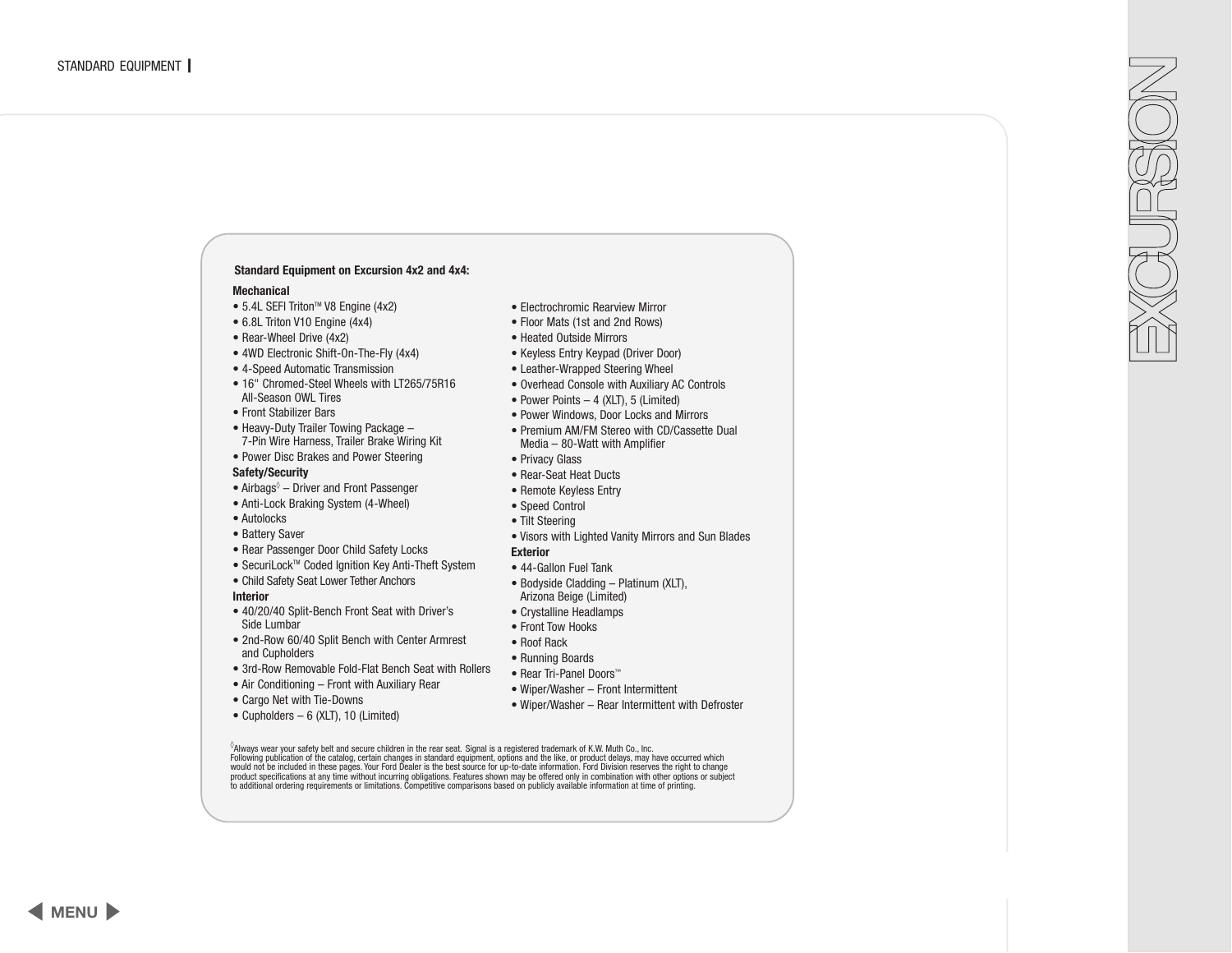#### <span id="page-9-0"></span>**Excursion XLT**

Includes all of the standard Excursion features.

#### **Options**

- 4x4 System Electronic Shift-on-the-Fly
- 6.8L Triton™ V10 Engine (4x2, Standard on 4x4)
- 7.3L Power Stroke® Diesel Engine
- AM/FM Stereo with In-Dash 6-Disc CD
- Limited Slip Axle
- Power Adjustable Pedals
- Trailer Tow Mirrors Power Heated with Manual Telescopic Forward-Fold Arms



**EXCURSION XLT**



**EXCURSION XLT PREMIUM**



#### **EXCURSION LIMITED**



**EXCURSION LIMITED ULTIMATE**

#### **Excursion XLT Premium**

- Includes all of the XLT features, plus:
- 16" Aluminum Wheels

➤

- 6-Way Power Driver and Front Passenger Seats
- Automatic Headlamps
- Front Captain's Chairs
- Comfort & Convenience Group (Adds Illuminated Running Boards, Power Rear Quarter Windows, Trip Computer, Paint Stripe, Rear Audio Controls)

➤

#### **Options**

- 4x4 System Electronic Shift-on-the-Fly
- 6.8L Triton V10 Engine (4x2, Standard on 4x4)
- 7.3L Power Stroke Diesel Engine
- AM/FM Stereo with In-Dash 6-Disc CD
- Leather Seating Surfaces
- Limited Slip Axle
- Power Adjustable Pedals
- Rear-Seat DVD Entertainment System
- Reverse Sensing System

**Excursion Limited**

with Chrome Inlays

• Power Adjustable Pedals • Premium Leather Seating Surfaces • Reverse Sensing System • Signal® Mirrors

• Fog Lamps

**Options**

• Heated Front Seats • Limited Slip Rear Axle

Forward-Fold Arms • Limited Premier Group

• Trailer Tow Mirrors – Power Heated with Manual Telescopic Forward-Fold Arms

Includes all of the XLT Premium features, plus:

• Electronic Automatic Temperature Control

• Illuminated Running Boards – Arizona Beige

• Speed-Sensitive Windshield Wipers

• 4x4 System – Electronic Shift-on-the-Fly • 6.8L Triton V10 Engine (4x2, Standard on 4x4) • 7.3L Power Stroke Diesel Engine • AM/FM Stereo with In-Dash 6-Disc CD

• Rear-Seat DVD Entertainment System

• Trailer Tow Mirrors – Power Heated with Manual Telescopic

• Bodyside Cladding/Wheel-Lip Moldings – Arizona Beige

• 16" Limited Aluminum Wheels

### **Excursion Limited Ultimate**

Includes all of the Limited features, plus:

- Deluxe Leather-Wrapped Steering Wheel with Dual AC and Audio Controls
- Heated Front Seats
- Homelink® Universal Garage Door Opener
- Memory Driver's Seat
- Power Adjustable Pedals with Memory

#### **Options**

➤

- 4x4 System Electronic Shift-on-the-Fly
- 6.8L Triton V10 Engine (4x2, Standard on 4x4)
- 7.3L Power Stroke Diesel Engine
- 2nd-Row Captain's Chairs with Inboard Armrests ("Quad" Seating)
- AM/FM Stereo with In-Dash 6-Disc CD
- Limited Slip Rear Axle
- Rear-Seat DVD Entertainment System
- Trailer Tow Mirrors Power Heated with Manual Telescopic Forward-Fold Arms
- Limited Premier Group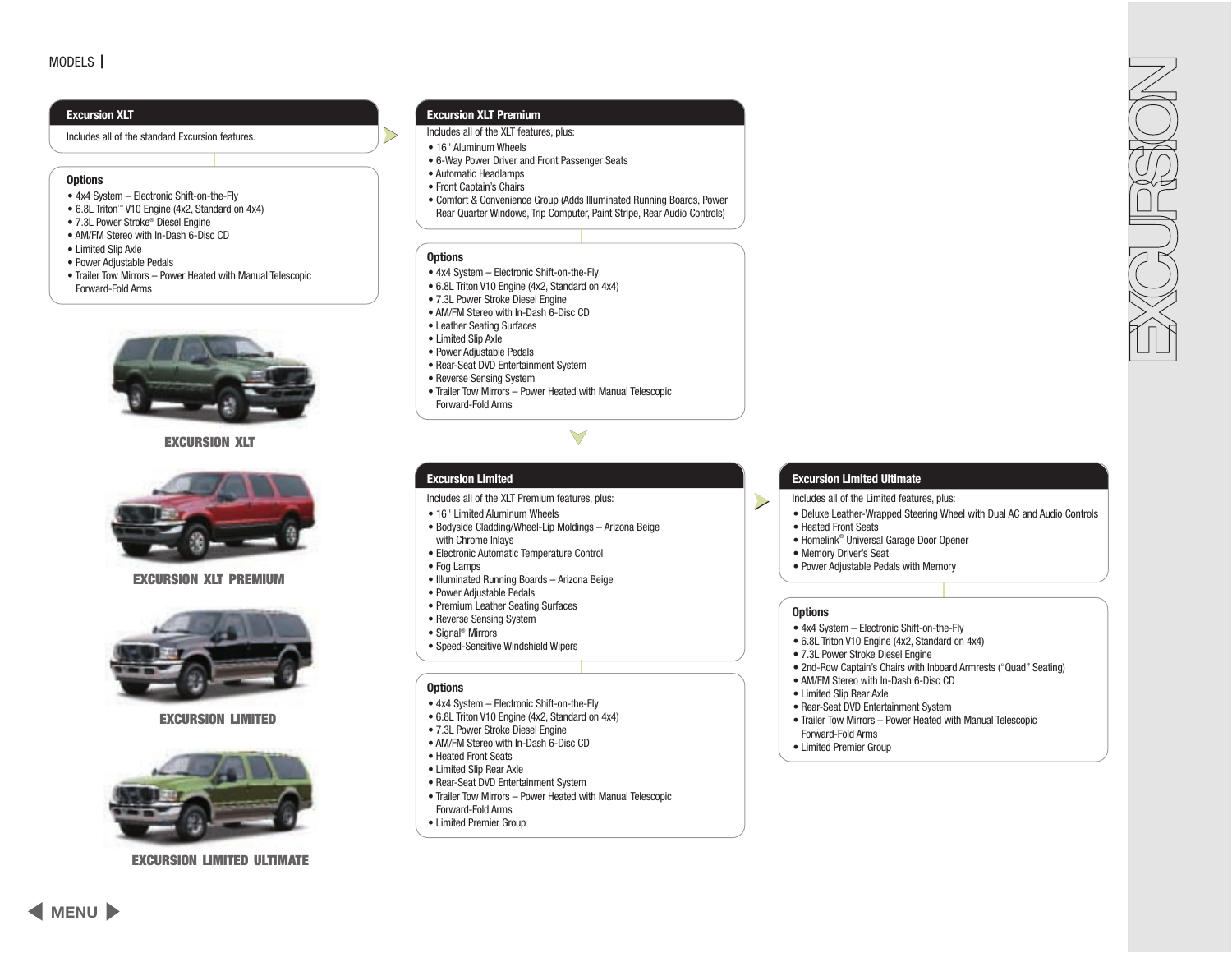| SEATING (MAXIMUM)              |                   | 9                               |  |
|--------------------------------|-------------------|---------------------------------|--|
| <b>MAXIMUM TRAILER WEIGHT</b>  |                   |                                 |  |
| <b>ENGINE</b>                  | <b>AXLE RATIO</b> | <b>EXCURSION</b><br>$4x2 - 4x4$ |  |
| 5.4L V8                        | 3.73              | $6200 \bullet -$                |  |
|                                | 4.10              | •7200                           |  |
|                                | 3.73              | $10,000 - 9600$                 |  |
| 6.8L V10                       | 4.30              | $10,500 \cdot 11,000$           |  |
| 7.3L V8<br><b>TURBO DIESEL</b> | 3.73              | $10,500 \cdot 11,000$           |  |

| SEATING (MAXIMUM) |  |
|-------------------|--|
|                   |  |
|                   |  |

<span id="page-10-0"></span>

| <b>VEHICLE DIMENSIONS</b>  |                                                     |                                         |
|----------------------------|-----------------------------------------------------|-----------------------------------------|
|                            |                                                     | $4x2 - 4x4$                             |
| <b>OVERALL LENGTH</b><br>A |                                                     | 226.7"                                  |
| <b>WHEELBASE</b><br>B      |                                                     | 137.1"                                  |
| <b>OVERHANG</b><br>C       | <b>FRONT</b>                                        | 37.4"                                   |
| D                          | <b>REAR</b>                                         | 52.3"                                   |
| <b>OVERALL WIDTH</b><br>Е  |                                                     | 80.0"                                   |
|                            | HEIGHT (EMPTY, INCLUDES ROOF RACK WHERE APPLICABLE) | $77.2" \cdot 80.2"$                     |
|                            | GROUND CLEARANCE (EMPTY)                            | 8.1"                                    |
|                            | LOAD FLOOR HEIGHT (EMPTY)                           | $36.1"$ $\bullet$ $39.2"$               |
|                            | RAMP BREAKOVER ANGLE (EMPTY)                        | $6.8^{\circ}$ $\bullet$ $7.0^{\circ}$   |
| ANGLE OF DEPARTURE         |                                                     | $11.6^{\circ}$ • $15.1^{\circ}$         |
| ANGLE OF APPROACH          |                                                     | $20.3^{\circ}$ $\bullet$ $25.0^{\circ}$ |
| SEATING (MAXIMUM)          |                                                     | 9                                       |

**ENGINE HORSEPOWER TORQUE** 5.4L V8 255 @ 4500 350 @ 2500 6.8L V10 TRITON™ 6.8L V10 IRIION = 310 @ 4250 425 @ 3250

 $250 \text{ } \textcircled{2}$  250  $\textcircled{2}$  2600 525  $\textcircled{2}$  1600

7.3L V8 POWER STROKE®

# POWERTRAIN PERFORMANCE **|** INTERIOR DIMENSIONS **|**

| <b>FIRST ROW</b>                            |       |
|---------------------------------------------|-------|
| <b>HEAD ROOM</b>                            | 41.0" |
| SHOULDER ROOM                               | 68.3" |
| HIP ROOM                                    | 67.5" |
| LEG ROOM                                    | 42.3" |
| <b>SECOND ROW</b>                           |       |
| <b>HEAD ROOM</b>                            | 41.1" |
| SHOULDER ROOM                               | 67.0" |
| HIP ROOM                                    | 66.9" |
| LEG ROOM                                    | 40.5" |
| <b>THIRD ROW</b>                            |       |
| MAXIMUM CARGO VOLUME <sup>*</sup> (CU. FT.) | 38.6" |
| BEHIND 2ND ROW (CU. FT.)                    | 64.9" |
| HIP ROOM                                    | 52.5" |
| LEG ROOM                                    | 39.0" |
| MAXIMUM CARGO VOLUME* (CU. FT.)             | 146.4 |
| BEHIND 2ND ROW (CU. FT.)                    | 100.7 |
| BEHIND 3RD ROW (CU. FT.)                    | 48.0  |
|                                             |       |

NOESION

#### \* WITH 3RD-ROW SEATS REMOVED OR FOLDED (WHERE APPLICABLE) AND 2ND-ROW SEATS FOLDED OR FLIPPED DOWN.